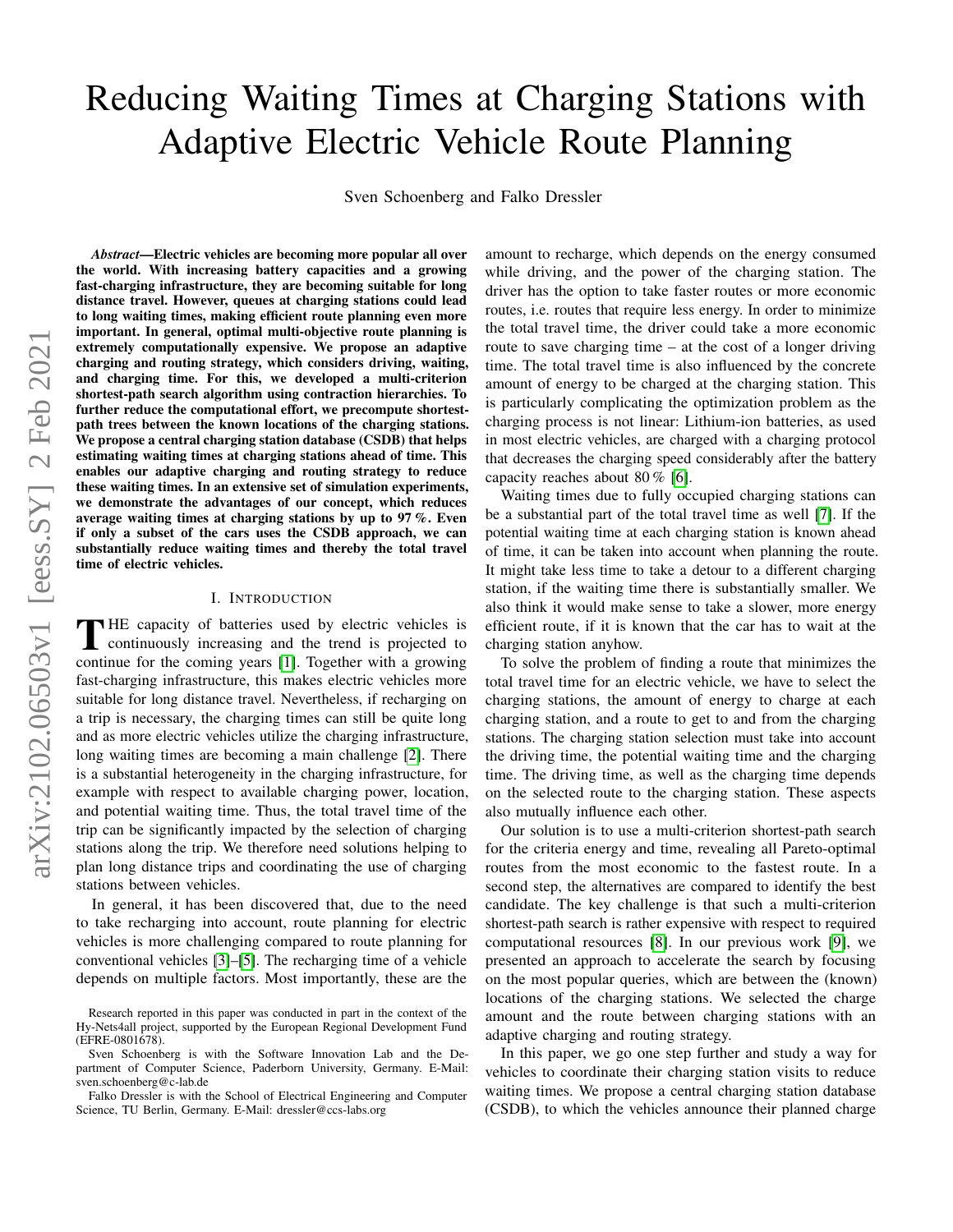stops and which, in return, can estimate waiting times at charging stations. The estimated waiting times can easily be included in our routing algorithm with the adaptive charging and routing strategy to minimize the total travel time. Using the database is not mandatory, but it provides significant benefits to its users even if only a small subset of all vehicles uses it.

Our main contributions can be summarized as follows:

- we present an improved approach (extending our prior work in [\[9\]](#page-11-7)) for electric vehicles to coordinate their (planned) charging station visits to reduce the waiting time (Section [IV\)](#page-4-0); and
- we perform a simulation study to analyze the effect of different penetration rates of the CSDB and of using historical data on the travel times to study our adaptive charging and routing strategy compared to related strategies. We show that by using the CSDB we can reduce the average waiting time up to 97 % (Section [V\)](#page-6-0).

# II. RELATED WORK

The classic route planning in a road traffic network is a shortest path problem, where the best route to be found from A to B is based on some criterion. Typically, the criterion to optimize for is either driving distance (shortest route), travel time (fastest route), energy consumption (economic route), or a combination thereof. The best known solution is Dijkstra's algorithm [\[10\]](#page-11-8). Depending on the size of the graph, Dijkstra's algorithm can be too slow in practice, but several techniques have been proposed to speed things up. For example, the A\* algorithm [\[11\]](#page-11-9) uses a heuristic for a directed search. If the heuristic is guaranteed not to overestimate the cost, A\* will find the optimal path.

Another technique is the use of contraction hierarchies introduced by Geisberger et al. [\[12\]](#page-11-10). In a preprocessing step, shortcuts are added to the graph that can later speed-up the path finding query significantly. This is done by contracting the nodes of the graph one by one. Each node that is contracted, is effectively removed from the graph. If the node was part of the shortest path between two of its neighbors, a direct edge between these neighbors (shortcut) is added to ensure that the shortest path is maintained. Whether this is the case can be determined by doing a shortest path search with Dijkstra's algorithm from each neighbor to all other neighbors. Each node is assigned a level based on the order of contraction. A higher level indicates that the node was contracted later and its shortcuts might have replaced shortcuts of lower level nodes. To query the shortest path, a bidirectional search with Dijkstra's algorithm is done with both sides only traversing to nodes that have a higher level until they meet. This way, the number of nodes that need to be visited to find the shortest path is reduced significantly. To further speed-up the query, A\* can be used instead of Dijkstra's algorithm for the bidirectional search [\[13\]](#page-11-11).

Route planning for electric cars presents additional challenges. The constraints of the battery, especially the limited range, have to be accounted for. This can further include recuperation, also called regenerative braking, i.e., charging the

battery when slowing down or driving downhill. Finding the shortest path that also considers such battery constraints is a constrained shortest path (CSP) problem [\[14\]](#page-11-12). To find the fastest route that is reachable with a limited range, a multi-criterion shortest path search can be performed using the criteria travel time and energy consumption. This results in all Pareto optimal paths for these criteria and we can, for example, choose the one with the best travel time that still fulfills the energy constraints. To calculate all Pareto optimal paths, a modified version of either Dijkstra's algorithm or the A\* algorithm can be used; however, due to the increased complexity, this is even less practical than for a single criterion. Fortunately, contractions hierarchies can also be used to speed-up multi-criteria path finding and to solve the CSP in acceptable time [\[15\]](#page-11-13).

The preprocessing step for contractions hierarchies for multi-criteria path finding requires significant computational effort for large (e.g., country-sized) maps. As more and more nodes are contracted, the remaining uncontracted nodes get more and more neighbors, which makes contracting the last few nodes very expensive. It is possible to restrict the preprocessing to only contract a subset of all nodes. For example, Storandt [\[16\]](#page-11-14) contracted only 99.5 % of the nodes to achieve reasonable preprocessing times. The remaining uncontracted graph is called a core graph [\[17\]](#page-11-15). This can substantially save preprocessing time, but also causes higher query times [\[9\]](#page-11-7).

Another approach by Baum et al. [\[13\]](#page-11-11) introduces a way to solve the electric vehicle continuous adaptive speeds shortest path (EVCAS) problem, which they define as finding a feasible path that respects battery constraints, considers variable speed and minimizes driving time. To speed-up queries, they use contraction hierarchies together with A\* and can compute optimal solutions in less than a second even for large battery sizes and country sized maps. For interactive applications, very low query times are more important than getting optimal solutions. By using a heuristic, query times can be improved significantly at the cost of some inaccuracy [\[13\]](#page-11-11), [\[18\]](#page-11-16).

The problem becomes more complicated when recharging on the way is also considered, to enable long distance trips. One solution is to limit the number of recharging events and choosing the most economic route that is not more than 10 % longer than the shortest route [\[15\]](#page-11-13). Morlock et al. [\[19\]](#page-11-17) solve the problem by first querying a number of potential routes ranging from shortest to fastest from a conventional routing service and treating the routes as a reduced graph. They then integrated the charging stations into the graph and performed a multiobjective shortest path search to find the fastest route from start to destination. Most publications assume a full recharge at each charging station [\[7\]](#page-11-5), [\[8\]](#page-11-6), [\[15\]](#page-11-13), [\[19\]](#page-11-17), [\[20\]](#page-11-18), only few also consider partial charging [\[3\]](#page-11-2), [\[5\]](#page-11-3).

One assumption in these works is that they consider only one vehicle and assume it can immediately start charging when it arrives at a charging station. In reality, there will often be multiple vehicles that want to charge at the same time, but the number of vehicles that can charge concurrently is limited by the number of charge points of the charging station. If there is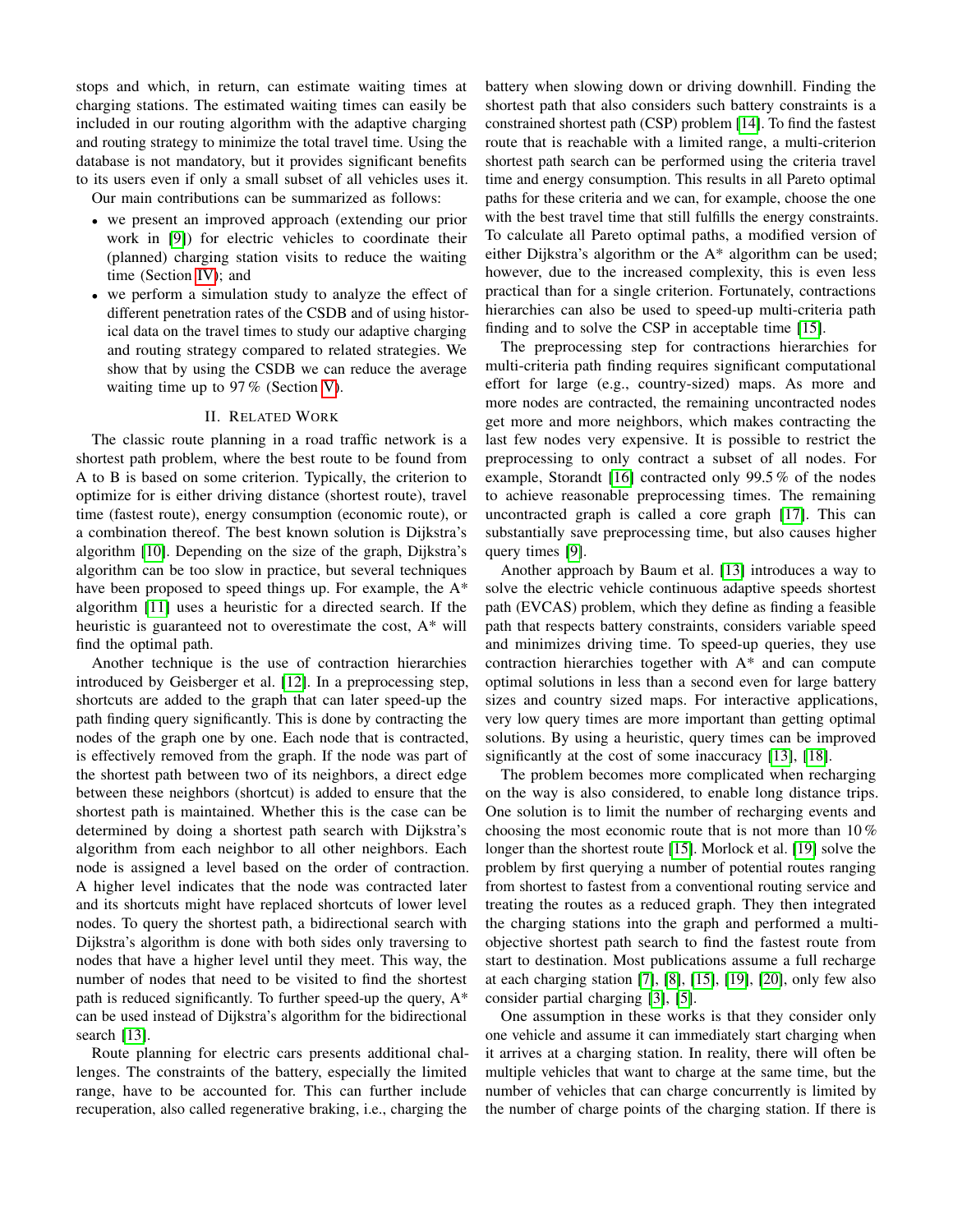no coordination between the vehicles, this will lead to queues and long waiting times. A possible solution to this problem is a reservation system, where the vehicles can reserve a time slot at a charging station in the future and can therefore plan their trip accordingly to avoid waiting times. Many publications make use of such a reservation system [\[21\]](#page-11-19)–[\[26\]](#page-11-20), sometimes with the possibility to update the reservation, if needed [\[22\]](#page-11-21). Most of these systems have a first-come-first-serve policy, but some can also prioritize reservations, leading to cases where high priority vehicles can charge before others even if they arrive later at the charging station [\[24\]](#page-11-22). Hou et al. [\[25\]](#page-11-23) use a scheduler that allocates reservations based on user given information about their time preferences. Due to the assumption that users are selfish and do not want to reveal their true time preferences to avoid unfavorable time slots, they propose an iterative auction which, by progressively eliciting the users' preferences as necessary, preserves their privacy.

Recently, some approaches for charging station and route selection have been using deep reinforcement learning. It enables them to make complex decisions in a stochastic environment with changing conditions like traffic, weather, dynamic charge prices etc. by learning an optimal policy. Qian et al. [\[27\]](#page-11-24) present a charging navigation solution which aims to minimize the total travel time and charging cost. It can take into account waiting times at charging stations, traffic conditions and charge prices, thereby coordinating smart grid and intelligent transportation systems. However, they do not consider direct coordination between vehicles, but simply assume that charging stations know how long the waiting times will be. Lee et al. [\[26\]](#page-11-20) propose a similar system where there is coordination between vehicles with a reservation system and charging decisions are made by a central service. However, both solutions suffer from poor scalability. They evaluated very small instances with graphs of only 39 nodes and three charging stations. Zhang et al. [\[28\]](#page-11-25) use deep reinforcement learning for planning charging scheduling at a larger scale. They evaluated instances of a big city with more than 1000 charging stations. However, they use Dijkstras's algorithm for route selection and a simple energy consumption model, which only depends on the driven distance. While this may be sufficient for inner city navigation, more sophisicated models are needed for long distance navigation.

A different approach is a centralized service that knows about the current charging station utilization and can give vehicles advice on where to charge [\[29\]](#page-11-26). The vehicles could also announce their charging intentions to this service, so that it can predict the waiting time in the future. De Weerdt et al. [\[7\]](#page-11-5) call this intention-aware routing. They combined the information about charging intentions with historical data and were able to reduce waiting times in some cases by about 80 %. However, they do not consider long trips with multiple charge stops or partial charging and assume charge stops always take a fixed time.

We go one step further and combine adaptive charging and routing strategies for long trips with a centralized service that can estimate waiting times at charging stations with the current utilization, planned charge stops of other vehicles, and

historical data. In contrast to a reservation system, it does not require cooperation from charging station providers and is not mandatory for the vehicles to use. In addition, we also make use of a realistic nonlinear charging model to consider partial charging of the batteries.

## III. CHARGING STATION ROUTING

This section describes our initial approach [\[9\]](#page-11-7) for the ease of the reader to understand our novel concept presented in Section [IV.](#page-4-0)

The goal of our charging station routing approach is to minimize the total travel time of an electric vehicle on a long distance trip. This includes finding a route from the origin to the destination and selecting charging stations along the way to recharge the vehicle if necessary. The total travel time consists of the driving time as well as the waiting and charging time at the charging stations. The selection of the charging stations has a big influence on the route, because the consumed energy while driving has to be recharged. Depending on the charge power of the charging station this can lead to significant charging time. Choosing a slower but more economical route might be faster overall if it reduces the charging time at the charging station enough.

Taking all this into account, our approach consists of two parts. The first part is an approach for multi-criterion shortest path finding that accelerates the search between the known locations of the charging stations. It enables us to query all Pareto-optimal routes from the most economic route to the fastest route.

The second part is the selection of charging stations and routes that minimize the total travel time. We compare the route alternatives, returned by the multi-criterion shortest path finding, between charging stations and the origin and destination. Our adaptive charging and routing strategy then selects the optimal combination of charging stations and routes.

#### *A. Multi-Criterion Shortest Path Finding*

Dijkstra's algorithm can be modified to be used for multicriterion shortest path finding. Instead of setting a single label per node to denote the predecessor node and the minimum cost to this node, we maintain a Pareto set of labels at each node. A label contains the costs for all criteria and the predecessor node. The path finding query is a lot more computationally expensive than for a single-criterion shortest path search. The nodes have to be visited multiple times and new labels have to be checked with existing labels for dominance to maintain the Pareto set.

We use contraction hierarchies to accelerate the path finding. Even though this improves the query times significantly, they might still be in the order of seconds or even minutes, especially for long distances of >200 km on a dense street network. Using only this, the total computation time of our algorithm would be unacceptable, because it makes many queries between the origin, destination and the charging stations.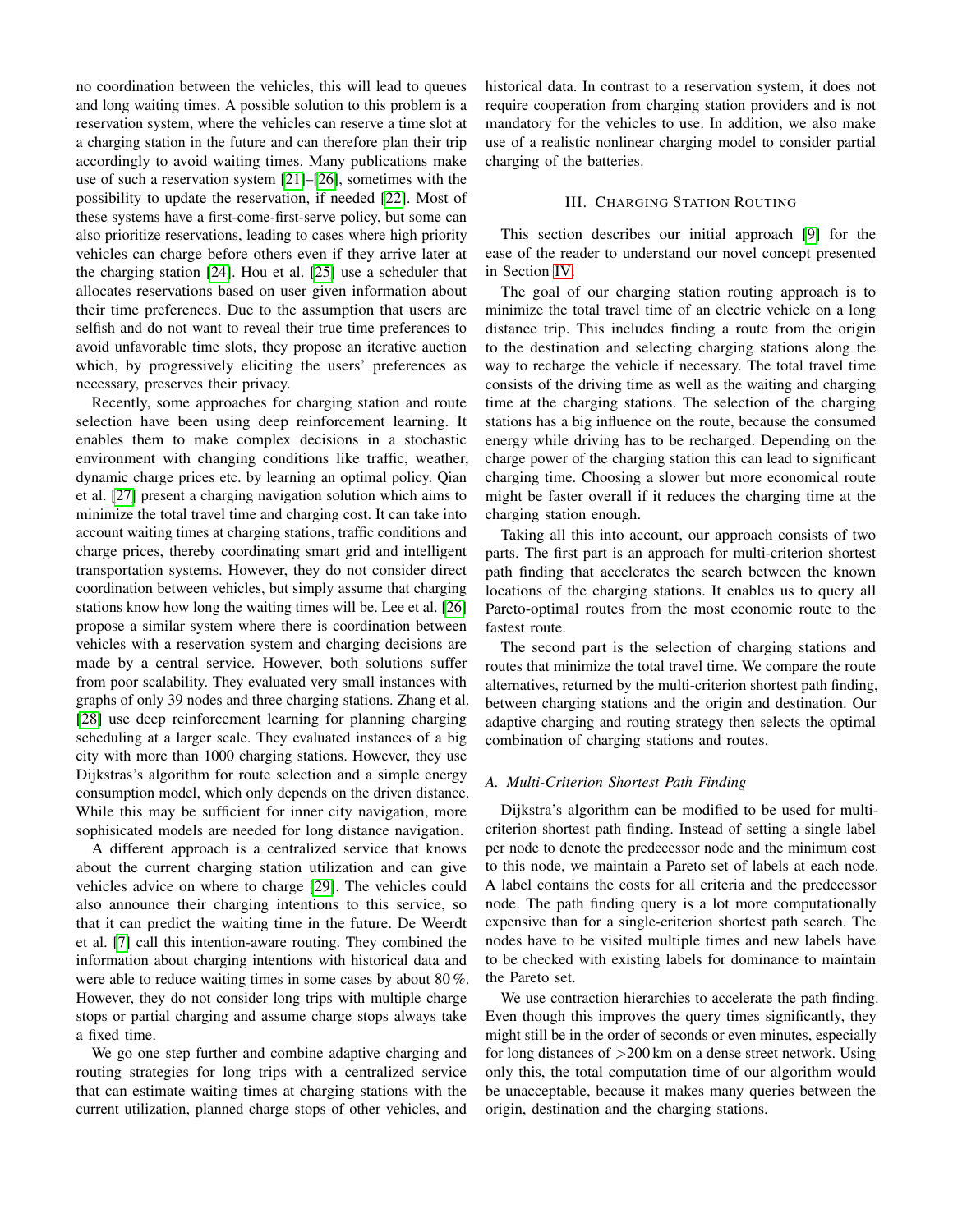# *B. Shortest-Path Tree Precomputing*

Most of the query time is used to explore the graph and maintain the Pareto sets of labels at the nodes. Our algorithm queries only the routes between the charging stations and the origin and destination. Because the charging station locations are always the same, we would explore the graph from the same nodes over and over again. We can avoid this, by exploring the graph from all locations of the charging stations once in a preprocessing step. The result of an exploration is a shortest-path tree, which contains the sets of labels of all explored nodes. The exploration can be limited to an energy consumption equal to the maximum battery capacity of the vehicles. Because the query of contraction hierarchies is bidirectional, we have to create the shortest-path trees twice for each charging station: Once exploring the graph forwards, and once exploring backwards. Precomputing the shortet-path trees for all charging stations is only feasible because the contraction hierarchies significantly reduce the number of nodes that have to be explored.

To perform a query with the shortest-path trees, we use the forward explored tree of the origin node and backward explored tree of the destination node. We then identify the nodes that are covered by both trees, i.e., nodes with Pareto sets of labels in both trees. We create the sumset of both Pareto sets for each of these nodes and remove all dominated elements. Each set contains the costs of all shortest-paths from origin to destination via that node. To get the costs of all Pareto optimal shortest-paths from origin to destination we combine the sets of all nodes and again remove all dominated elements.

An example of such a query with shortest-path trees for two criteria is depicted in Figure [1.](#page-3-0) Each label contains the costs for both criteria and the predecessor node, which is needed to reconstruct the path later. The common nodes, which are covered by both trees, are identified and the sumsets for these nodes are created. The elements of the sumset contain the sum of the costs as well as the predecessor nodes of both labels. Then, the elements of all sumsets are combined into one Pareto set, with each element also storing the node of the sumset. This set contains the costs of all Pareto optimal paths and the information necessary to reconstruct them.

Our charging station routing algorithm makes queries between the charging stations and the origin and destination. With the shortest-path trees precomputed for all charging stations, we just need to create the shortest-path trees for the origin and destination and can then answer all queries without exploring the graph again. We do not have to reconstruct all paths; in order to save time, we can select a path based on the costs and only reconstruct the selected one.

# *C. Adaptive Charging and Routing Strategy*

Our adaptive charging and routing strategy tries to find a route from the origin to the destination that minimizes the total travel time. If necessary, it selects charging stations along the way and determines the amount of energy to recharge. The selection of the charging stations is done with a shortestpath search on a dynamically generated graph that connects



(a) Shortest-path tree with Pareto sets of labels



(b) Forward and backward shortest-path trees with labels of common nodes. Solid: Forward tree from node A. Dashed: Backward tree from node G



(c) Create sumsets from node labels and combining them to get resulting Pareto set

<span id="page-3-0"></span>Figure 1. Example query with precomputed shortest-path trees

origin, destination and charging station nodes that are reachable within the vehicles range. We use an A\* search to perform the shortest-path search on the graph. The edge weights are generated by querying all Pareto optimal paths between the two nodes and selecting the one with the lowest sum of charging time, driving time and waiting time. The heuristic is not the linear distance to the destination, but determined with a single criterion shortest-path search.

The charging time is calculated by our charging model (cf. Section [V-C\)](#page-7-0) and depends on the power of the charging station as well as the amount of energy to recharge. Many publications assume a full charge at every charge stop. Our adaptive charging strategy selects the amount to recharge based our charging model and the maximum charge power of the next charging station. We continue to charge as long as the maximum charge power of the next charging station is below the current charge power. We, of course, always charge at least the energy required to be able to reach the next charging station.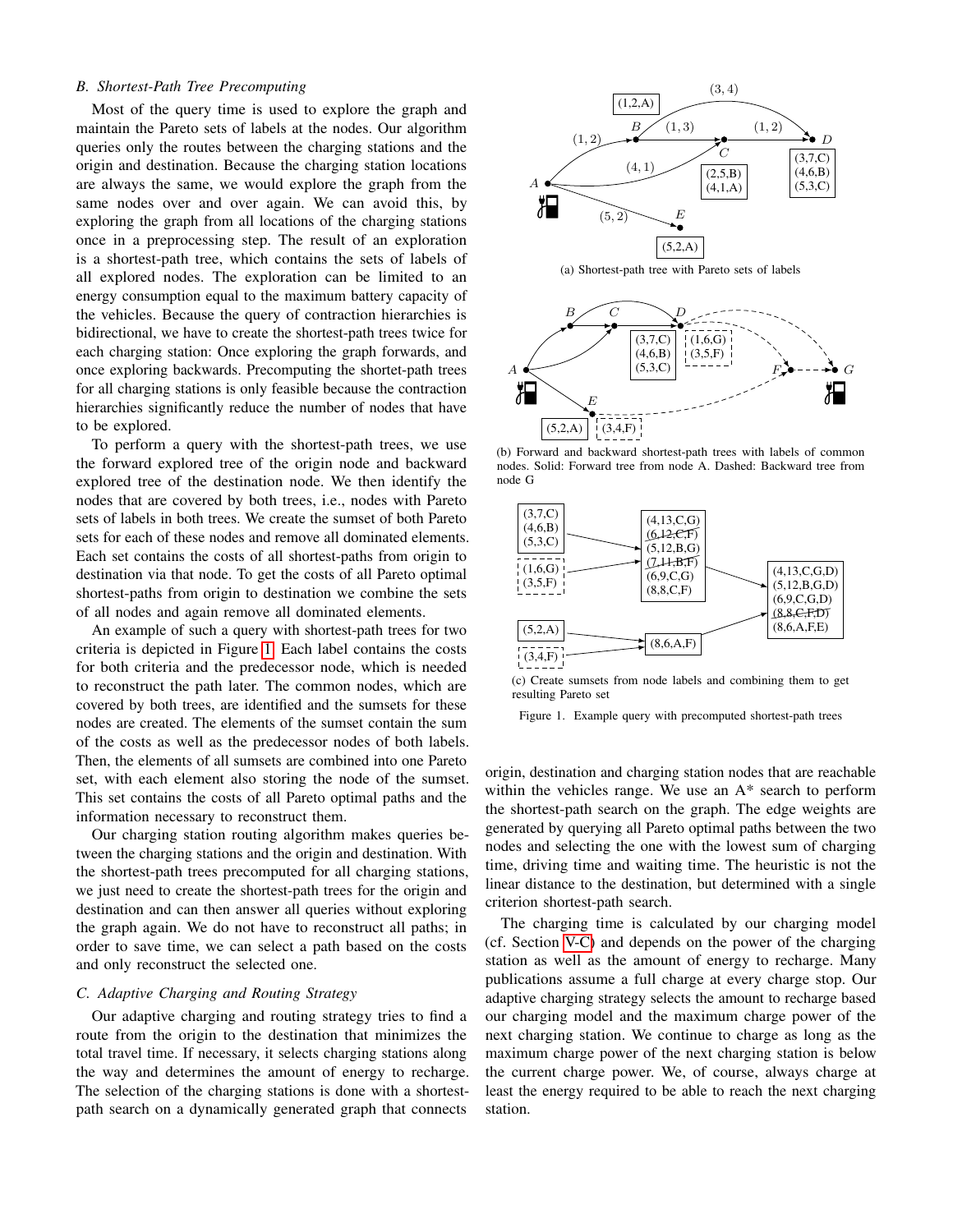

<span id="page-4-1"></span>Figure 2. Charging station database concept

In our dynamically generated graph, each edge weigth contains the charging time at the current charging station, the driving time to the next charging station, and also the expected waiting time and charging time at the next charging station. We include the charging time at the next charging station, so that the route selection is influenced by how much time it takes to recharge the spent energy. Because we do not know at this point how much we will charge at the next charging station, we temporarily assume to fully recharge. The time for the full recharge will be replaced by the actual charging time that is determined when calculating the next edge weight. While exploring the graph, we propagate the batteries state of charge (SOC).

Shortest-path tree precomputing reduces the query time significantly, but it is still orders of magnitudes slower than a single-criterion shortest-path search. To keep the number of multi-criterion queries as low as possible, when we explore a node and have to calculate the edge weights to all neighbors, we set it to a temporary heuristic value based on two singlecriterion shortest-path searches for the fastest and most energy efficient routes. Only when the edge is about to be travelled as part of the A\* graph exploration, because the corresponding node is at the top of the open list, do we replace the value with the accurate value from a multi-criterion shortest-path search. It might happen that the node is then no longer at the top of the open list, in which case the process has to be repeated.

#### IV. CHARGING STATION DATABASE (CSDB)

<span id="page-4-0"></span>To coordinate charging station visits between the electric vehicles, we propose the use of a centralized CSDB (please note that our algorithm can also be executed using mobile edge computing [\[30\]](#page-11-27)). It can estimate waiting times at charging stations in the future, which can be used by the vehicles when they calculate their route. To be able to do this, the vehicles have to announce their planned charge stops to the database. It also gets information about the current utilization of the charging stations and stores statistical data about past utilization. The principle of our CSDB approach is depicted in Figure [2.](#page-4-1)

With the adaptive charging and routing strategy, the charging station routing algorithm can easily take advantage of the waiting time information as an additional time cost at each

Table I DESCRIPTION OF SYMBOLS

<span id="page-4-2"></span>

| Symbol                                                               | Description                                               |
|----------------------------------------------------------------------|-----------------------------------------------------------|
| S                                                                    | Set of charging stations                                  |
| $C_{s}$                                                              | Set of charge points of charging station s                |
| $t_0$                                                                | Query time                                                |
| $t^q_{arr}$                                                          | Oueried arrival time                                      |
| $t_{wait}^q \\ t_{start}^q$                                          | Resulting waiting time of query                           |
|                                                                      | Resulting charge start time of query                      |
| $P_{s}$                                                              | Set of planned charge stops of charging station s         |
| $t^{p}_{arr}$                                                        | Arrival time of planned charge stop $p$                   |
|                                                                      | Charge start time of planned charge stop $p$              |
|                                                                      | Charging time of planned charge stop $p$                  |
| $\begin{array}{l} t^p_{start} \\ t^p_{chr} \\ t^p_{dep} \end{array}$ | Departure time of planned charge stop $p$                 |
| $c_p$                                                                | Charge point assigned to planned charge stop $p$          |
| T                                                                    | Period of charge stops for statistical utilization        |
| $t_{chr}$                                                            | Charging time of charge stops for statistical utilization |
| $\boldsymbol{u}$                                                     | Statistical utilization of charging station               |
| $\boldsymbol{n}$                                                     | Number of charge points of charging station               |

charge stop. For instance, if a vehicle will have to wait at a charging station anyway, it might as well drive a slower but more energy efficient route. Even though it arrives later, it will start charging at the same time and the reduced energy consumption saves charging time, improving the overall total travel time. Another example might be to make a detour to a different charging station if the saved waiting time is greater than the additional driving time.

Compared to a reservation system, we believe it is far more practical, because there cannot be a situation where reserved but empty charge points lead to reduced average utilization and bad experience from drivers not using the system. Another advantage is, that it does not require cooperation with the charging station providers. Thus, only information about the current utilization of the charging stations is needed, which many providers already provide as a service to potential customers. The system also does not require every vehicle to take part in it to be useful.

The main service that the CSDB provides is estimating waiting times at charging stations for an arrival time in the future. The estimate is created by combining data about the current utilization of the charging station, planned charge stops of other vehicles, and the statistical utilization of the charging station. Vehicles can query estimates for any charging station and any point of time in the future. To ease the reading of the following part, we provide a list of the used symbols in Table [I.](#page-4-2)

The current utilization of a charging station is known to the database in the form of occupied charge points and the time when the vehicles occupying the charge points will depart. For each charge point  $c \in C_s$  of a charging station  $s \in S$ , we denote the departure time of the occupying vehicle as  $t_{dep}^c$ . In case the charge point is not occupied by a vehicle, we define  $t_{dep}^c = t_0$ , with  $t_0$  being the time the query is made.

The database also contains planned charge stops  $P$  for all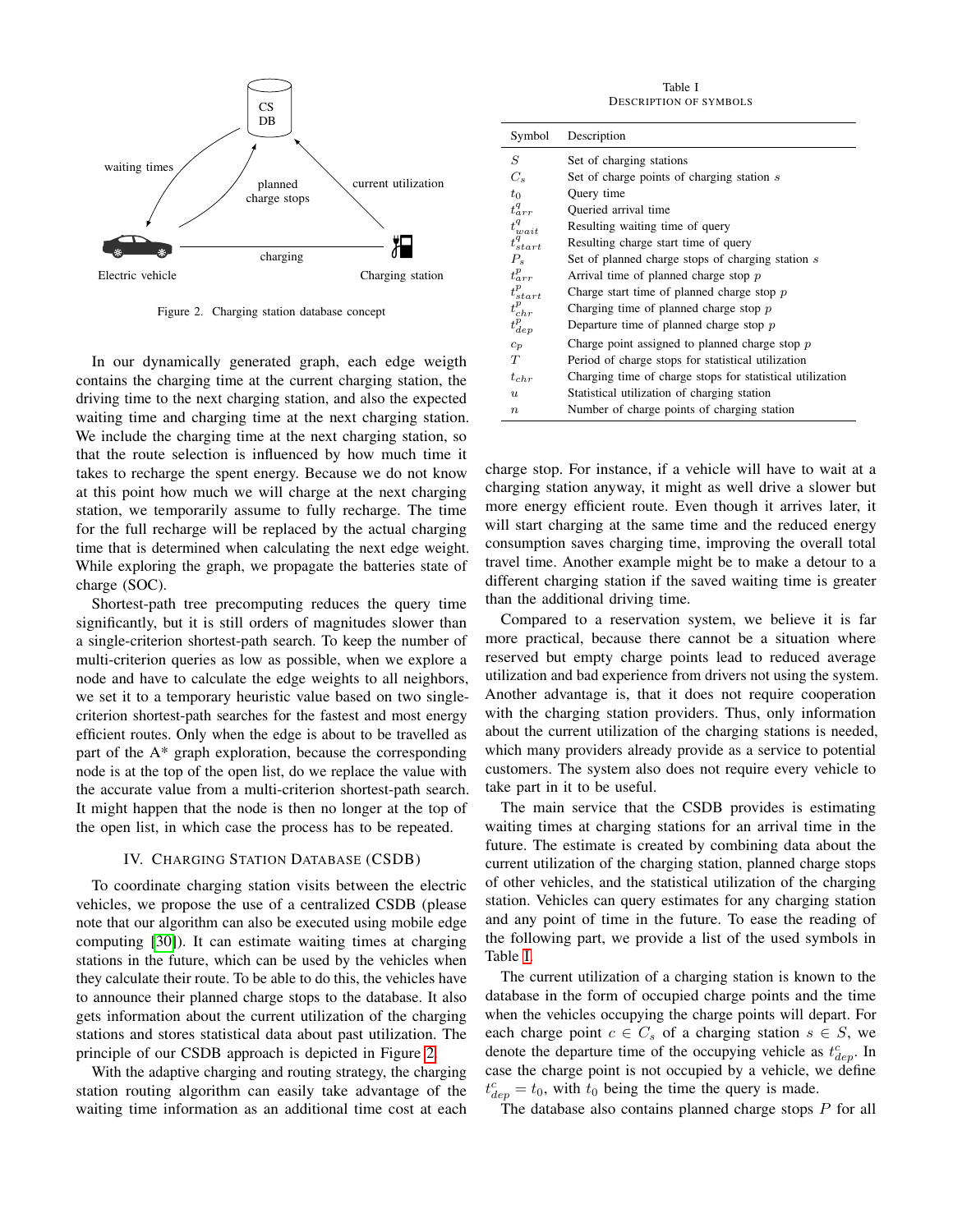charging stations. Each of the planned charge stops  $p \in P$ consists of an announced arrival time  $t_{arr}^p$  and charging time  $t_{chr}^p$ . The charging start time  $t_{start}^p$  depends on the arrival time at the charging station (cf. Equation [\(6\)](#page-5-0)). If we add the charging time, we get the departure time  $t_{dep}^p$ :

$$
t_{start}^p = t_{start}(t_{arr}^p) \t{,} \t(1)
$$

$$
t_{dep}^p = t_{start}^p + t_{chr}^p \tag{2}
$$

The planned charge stop is assigned to the charge point  $c \in C_s$ , which, regarding the arrival time, would be free soonest:

$$
c_p = \underset{c \in C_s}{\text{argmin}}(t_{free}^c(t_{arr}^p))\ . \tag{3}
$$

We denote planned charge stops assigned to the charge point c with an arrival time earlier than the arrival time  $t_{arr}$  as:

$$
P_c(t_{arr}) = p \in P_s, c_p = c, t_0 < t_{arr}^p < t_{arr} \tag{4}
$$

We can now define the time a charge point becomes free for an arrival time  $t_{arr}$  as the last departure time of these planned charge stops or, in case there are none, the departure time of the vehicle currently occupying it as

$$
t_{free}^{c}(t_{arr}) = \begin{cases} \max_{p \in P_c(t_{arr})} t_{dep}^p & \text{if } P_c(t_{arr}) \neq \varnothing \\ t_{dep}^c & \text{else} \end{cases} (5)
$$

The charging start time is the soonest time a charge point becomes free, but cannot be before the arrival time:

<span id="page-5-0"></span>
$$
t_{start}(t_{arr}) = \max(t_{arr}, \min_{c \in C_s} (t_{free}(t_{arr})))
$$
 (6)

For a queried arrival time  $t^{q}_{arr}$ , we can then simply calculate the charging start time  $t_{start}^q$  and thereby the waiting time  $t^q_{wait}$ :

$$
t_{start}^q = t_{start}(t_{arr}^q) \t{,} \t(7)
$$

$$
t_{wait}^q = t_{start}^q - t_{arr}^q \t\t(8)
$$

The database also stores statistical data about the utilization of charging stations in the form of average utilization percentage per hour of a day. The information can easily be compiled by regularly querying the current utilization of the charging stations. To account for this statistical utilization in the waiting time estimation, we periodically add short additional charge stops. The period depends on the charging time  $t_{chr}$  of the charge stops, the utilization  $u$ , and the number of charge points of the charging station  $n$ :

$$
T = \frac{t_{chr}}{u \cdot n} \tag{9}
$$

In our experiments, we set  $t_{chr}$  to one minute. This means for a 25 % utilization at a charging station with two charge points, we would add a charge stop every two minutes. An example of the waiting time estimation with additional short charge stops can be seen in Figure [3.](#page-5-1)

The data in the charging station database can quickly change as additional vehicles announce their planned charge stops. This means that estimated waiting times, which are queried in the beginning of a vehicles trip, might significantly change by



(a) Current utilization of charge points (blue) including departure times of the occupying vehicles



(b) Planned charge stops (white) added to the next free charge point after their arrival (triangle). Waiting times (red arrow) may occur if no charge point is free on arrival



(c) Statistical utilization added as short additional charge stops (orange)



(d) Waiting time of the query  $t_n^q$  $_{ait}$  is the difference between the arrival time  $t^q_{arr}$  and the charge start time  $t^q_{start}$ 

<span id="page-5-1"></span>Figure 3. Waiting time estimation example

the time the vehicle arrives at the charging stations. Therefore, to keep the route optimal, we might want to update the route while we are on the trip. We have define three levels of when this route update could take place:

*Level 1* The route is only calculated once at the beginning and never updated.

*Level 2* The route is updated every time we arrive at a charging station with the option to skip charging at the charging station.

*Level 3* The route may be updated at any point in time on the road, i.e., the charging station database informs the vehicle of any changes in the estimated waiting time.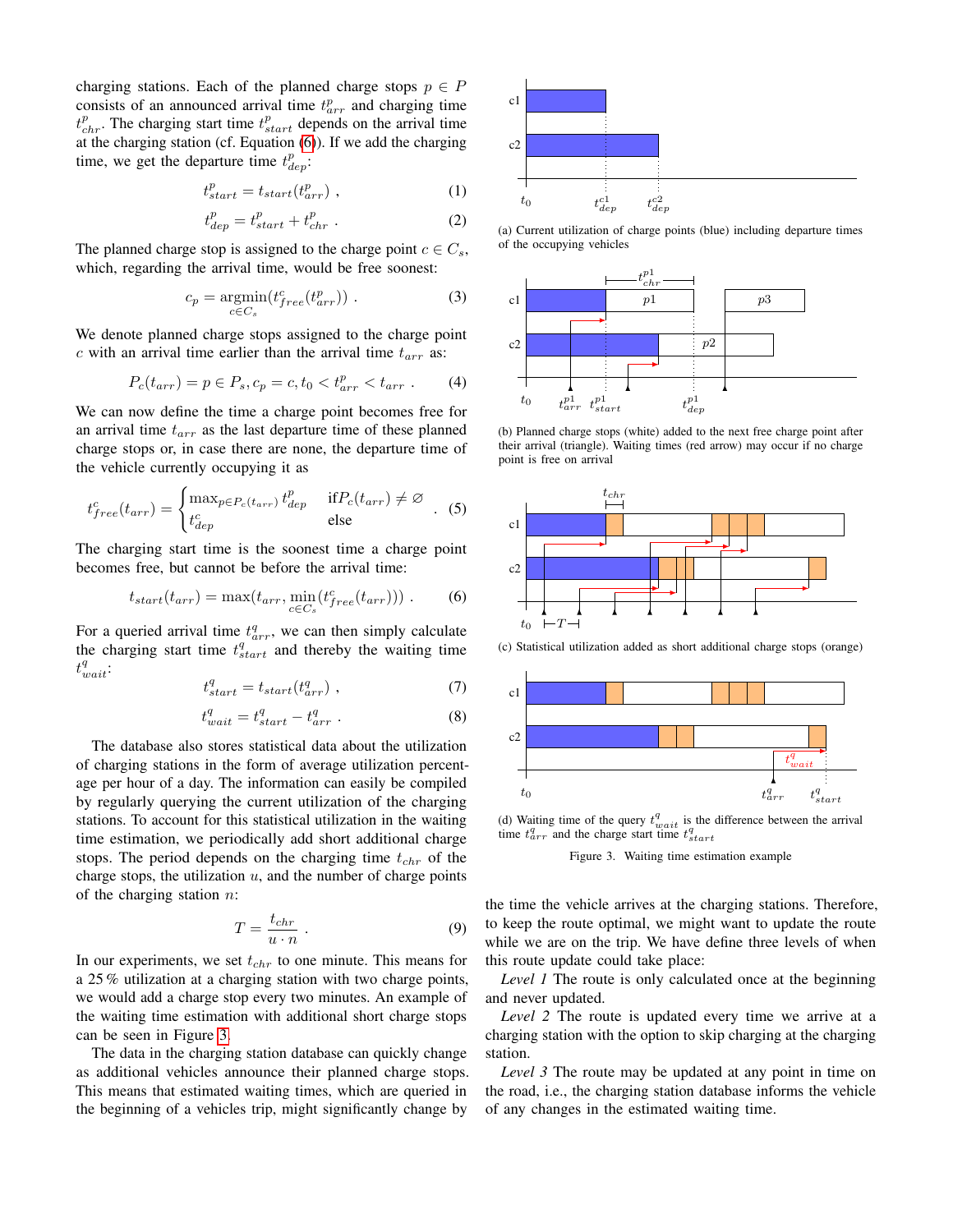

<span id="page-6-3"></span>Figure 4. Departure time distribution (based on distribution of trips on a weekday (Mon–Fri) [\[31\]](#page-11-28))

## V. PERFORMANCE EVALUATION

#### <span id="page-6-0"></span>*A. Experimental Setup*

All experiments were run on a 64 core AMD Ryzen Threadripper 3990X CPU at 2.9 GHz and 256 GB of memory. We implemented our algorithm in C and compiled with GCC 7.5.0 with the highest optimization setting (-O3).

For our experiments, we extracted the road network of Germany from OpenStreetMap excluding very small streets.<sup>[1](#page-6-1)</sup> It has a total of 4,318,497 nodes, of which many only have decorative purposes to model the shape of the road, only 2,356,510 nodes have more than two edges. In the preprocessing step, we contracted 4,317,962 (99.99 %) of the nodes.

We consider the charging stations from the list provided by German Bundesnetzagentur.<sup>[2](#page-6-2)</sup> It contains 9,066 charging stations with a total of 21,780 charge points all over Germany with charging powers ranging from 2.3–350 kW. Because we are only interested in long distance travel, we used only the fast charging stations of which there are 1,051 with 3,791 charge points. We precomputed the shortest path trees for these charging stations.

For all tests, we simulated one day with a total of 5,000 electric vehicles doing long distance trips. Each vehicle was assigned an origin/destination pair with a distance of 500 km and a battery capacity ranging from 20–40 kWh, uniformly distributed, ensuring that recharging on the trip was necessary, often multiple times. The departure time was selected from a distribution of trips on a weekday (Mon–Fri) in Germany [\[31\]](#page-11-28) (see Figure [4\)](#page-6-3). We ran each simulation 10 times and averaged the results.

The simulations are computationally expensive, because as part of the charging station routing we have to evaluate all Pareto optimal paths between the origin, destination and charging stations. By using precomputed shortest path trees for all charging stations, we only have to explore the graph once for the origin and destination nodes to create shortest path trees. Querying the Pareto optimal paths is then about two orders of magnitude faster than with plain contraction hierarchies, which would explore the graph for each combination again [\[9\]](#page-11-7). However, the query time is still in the order of milliseconds and most queries are between the known locations of the charging stations. To further improve performance we precomputed all Pareto optimal paths between all combinations of charging stations and stored the costs of the paths in a lookup table. The lookup table with the cost of all Pareto optimal paths between all 1,051 charging stations has a size of 36.3 GB.

The simulation of 5,000 vehicles without using the CSDB took on average 18.6 h or about 13.4 s per vehicle. Vehicles that use the CSDB levels two or three might have to recompute their route many times, increasing computation times. The simulation runs mostly in serial on a single thread, apart from exploring the graph to create shortest path trees for origin and destination nodes, which is done in parallel. For our tests we ran 64 simulations simultaneously, with the precomputed shortest path trees and lookup tables being shared between simulations and held completely in RAM. The total memory usage of all 64 simulations was between 150–200 GB.

### *B. Energy Consumption Model*

An energy model is required to estimate the energy consumption of an electric vehicle. The energy consumption is certainly the most important criterion when it comes to optimize the routing of electric vehicles. For a simplified model, the most important input is the driving speed of the vehicle. The driving speed impacts the energy consumption due to friction and air drag, which are a function of the speed. In addition, other energy consuming components of the vehicle need to be considered, e.g., entertainment system, air conditioning, and the head and tail lights. These components are speed-independent and therefore dominate the energy consumption per km at lower speeds.

We updated our initial energy model [\[9\]](#page-11-7) to make it more realistic, by fitting the model to the energy consumption of two real electric vehicles. We used data available from Renault  $[32]^3$  $[32]^3$  $[32]^3$ and Tesla [\[33\]](#page-11-30). This resulted in the following energy model:

$$
B = 0.05 + \frac{v^2}{90000} + \frac{2}{v} . \tag{10}
$$

The model is plotted in Figure [5](#page-7-1) together with the energy consumption of the two real electric vehicles. As can be seen, our energy model very closely matches their energy consumption on a wide range of speeds. Please note that some factors such as the traffic density or the change in elevation are not incorporated into the model. However, we believe that the accuracy of the model is sufficient to study and evaluate our proposed approach.

<span id="page-6-1"></span><sup>&</sup>lt;sup>1</sup>Downloaded from download.geofabrik.de on 2020-02-10. All OSM ways with "highway" tag except for path, steps, elevator, corridor, platform, bridleway, footway, cycleway, pedestrian, proposed, construction, raceway, emergency\_bay, rest\_area, unclassified, residential, living\_street, service, tertiary, tertiary\_link or track.

<span id="page-6-2"></span><sup>2</sup>[https://www.bundesnetzagentur.de/DE/Sachgebiete/ElektrizitaetundGas/](https://www.bundesnetzagentur.de/DE/Sachgebiete/ElektrizitaetundGas/Unternehmen_Institutionen/HandelundVertrieb/Ladesaeulenkarte/Ladesaeulenkarte_node.html) [Unternehmen\\_Institutionen/HandelundVertrieb/Ladesaeulenkarte/](https://www.bundesnetzagentur.de/DE/Sachgebiete/ElektrizitaetundGas/Unternehmen_Institutionen/HandelundVertrieb/Ladesaeulenkarte/Ladesaeulenkarte_node.html) [Ladesaeulenkarte\\_node.html](https://www.bundesnetzagentur.de/DE/Sachgebiete/ElektrizitaetundGas/Unternehmen_Institutionen/HandelundVertrieb/Ladesaeulenkarte/Ladesaeulenkarte_node.html) (visited on 01/04/2020).

<span id="page-6-4"></span><sup>&</sup>lt;sup>3</sup>Driving range calculator for Renault ZOE with 52 kWh battery. Eco mode off, temperature 20 °C, air conditioner and heater off, 15" wheels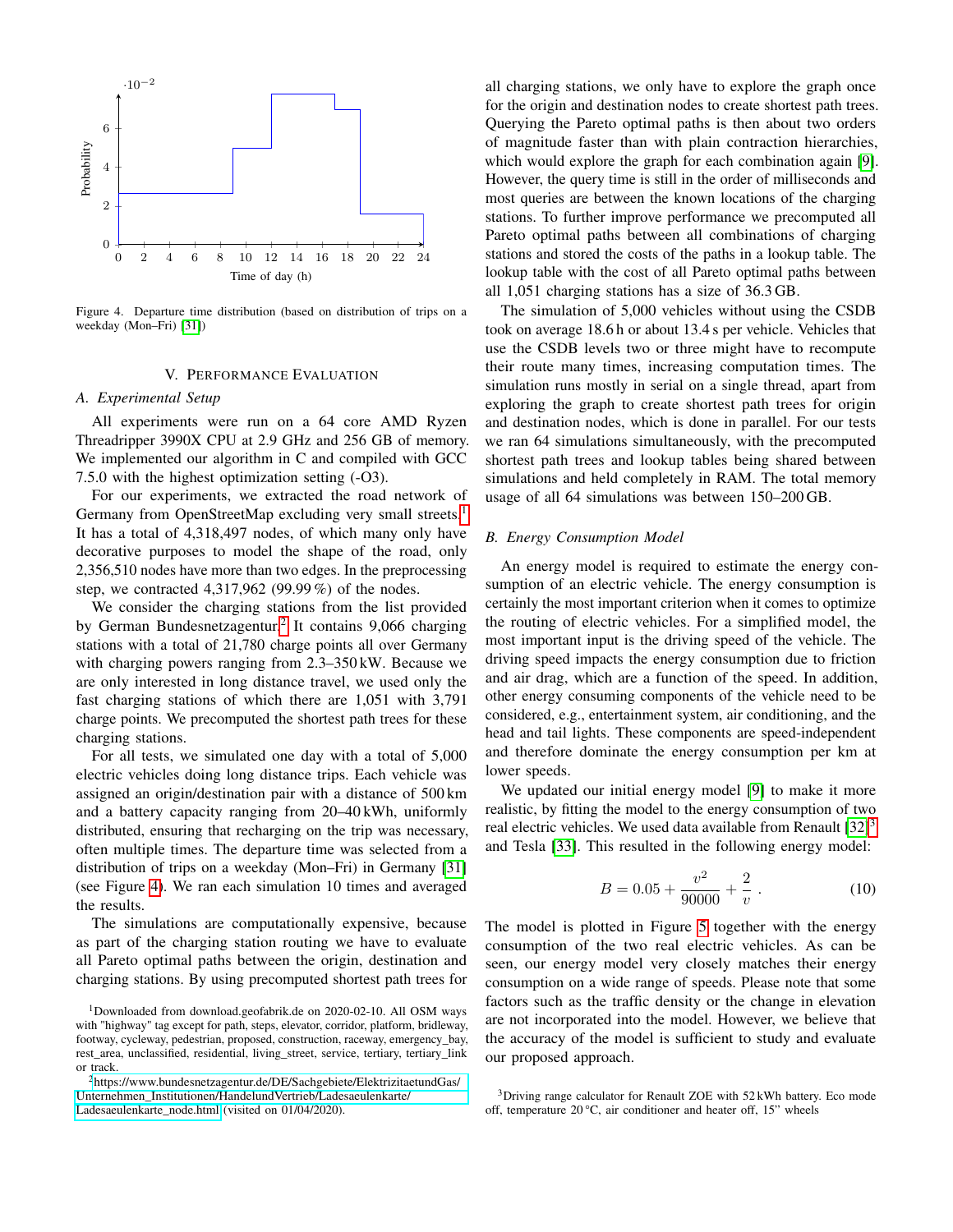

<span id="page-7-1"></span>Figure 5. Energy model compared to energy consumption of two real electric vehicles

#### <span id="page-7-0"></span>*C. Battery Charging Model*

Traditionally, many authors assumed that the charging speed of a (typical lithium-ion) battery is constant [\[3\]](#page-11-2), [\[5\]](#page-11-3). However, in reality, this speed is very nonlinear after reaching about 80 % of the battery's SOC. It actually decreases considerably at that point [\[6\]](#page-11-4).

Modern lithium-ion batteries are charged with the CC-CV (constant current - constant voltage) charging protocol [\[6\]](#page-11-4), [\[34\]](#page-11-31), [\[35\]](#page-11-32). The charging process now follows a two-phase approach. In the first phase, a constant current approach is used for charging the battery. During this time, the charge voltages continuously rises. This process continues until the charge voltage reaches 4.2 V and the SOC is at about 80 %. Now the second phase starts using a constant voltage approach to prevent overcharging. In this phase, the current steadily decreases. The charging process is assumed to be complete when the current falls below a predefined threshold. Alternatively, a CP-CV (constant power - constant voltage) protocol can be used. Here, the charge power is constant in the first phase. Otherwise, it is very similar to the CC-CV approach.

For our purposes, we use the following battery charging model, which supports both the CC-CV and the CP-CV approach. We assume that the voltage increase is linear in the first phase and, for simplicity, the current decrease is also linear in the second phase, which is consistent with the literature [\[6\]](#page-11-4). For our model, we use the following variables: The maximum charging power of the charging station is defined as  $p_{max}$ . The SOC of the battery is defined as soc in the range  $0 \leq soc \leq 1$ . In the first phase (constant current/power), the charging voltage increases from  $u_{low} = 3.8 \text{ V}$  to  $u_{high} = 4.2 \text{ V}$ . The phase switch happens exactly at  $\sec = 0.8$ . The maximum current can be calculated as  $i_{max} = \frac{p_{max}}{p_{max}}$ .  $u_{high}$ 

Now, the current  $i(soc)$  and voltage  $u(soc)$  for the CC-CV charging approach can be calculated based on the SOC of the battery as

$$
i(soc) = \begin{cases} i_{max} & \text{for } soc < 0.8\\ \frac{1 - soc}{0.2} \cdot i_{max} & \text{for } soc \ge 0.8 \end{cases}
$$
 (11)

$$
u(soc) = \begin{cases} u_{low} + \frac{soc}{0.8}(u_{high} - u_{low}) & \text{for } soc < 0.8\\ u_{high} & \text{for } soc \ge 0.8 \end{cases}
$$
 (12)

$$
p_{cc-cv}(soc) = u(soc) \cdot i(soc) . \tag{13}
$$

Similarly, the power  $p_{cp-cv}(soc)$  can be calculates as

$$
p_{cp-cv}(soc) = \begin{cases} p_{max} & \text{for } soc < 0.8\\ u(soc) \cdot i(soc) & \text{for } soc \ge 0.8 \end{cases} . \tag{14}
$$

In our algorithm, we estimate the power every second and terminate the charging process when the SOC reaches  $\rm soc =$ 0.99.

In a first validation step, we compared our battery charging model with published measurements of an electric vehicle [\[36\]](#page-11-33). The results are shown in Figure [6.](#page-8-0) Even though the charging protocol is not mentioned for the measurement data, we can see that the CP-CV approach in our model very closely matches the measurement results. Actually, the CP-CV approach has a relative error of  $\pm 2\%$ , whereas the CC-CV protocol has a relative error of more than 10 % at the beginning of the charging process. We conclude that the vehicle was charged using the CP-CV approach.

# *D. Experiments*

In our first experiment, we examined the influence of the percentage of vehicles that use the CSDB (penetration rate) on the total travel time. We tested penetration rates from  $0-100\%$  in 10% steps. The vehicles using the CSDB were divided equally among the three CSDB levels. As can be seen in Figure [7,](#page-8-1) the total travel time of all vehicles is reduced significantly by the use of the CSDB. The reduction is mainly due to decreased waiting times at the charging stations, with only small differences in driving time and charging time. Without the CSDB  $(0\%$  penetration rate), the average waiting time is 06:03 hours and with all vehicles using it (100 % penetration rate), it is reduced to 11 minutes, which is an improvement of about 97 %.

In Figure [8,](#page-8-2) we compare the waiting times for the different CSDB levels. For easier comparison, we refer to not using the CSDB, as CSDB level 0. It can be seen, that the CSDB level has a big influence on the average waiting times of the vehicles. At a 10 % penetration rate, levels 0 and 1 are very close with 5.7 h and 5.4 h waiting time, respectively, while levels 2 and 3 are have significantly lower waiting times with 2.1 h and 1.7 h, respectively. This is due to the fact, that the initially planned optimal route for vehicles using CSDB level 1, becomes outdated as more and more vehicles announce their planned charge stops. By updating the route at every charge stop, vehicles using CSDB level 2 improved their waiting times substantially. Vehicles using CSDB level 3 improved slightly over level 2, by updating the route while driving. Obviously,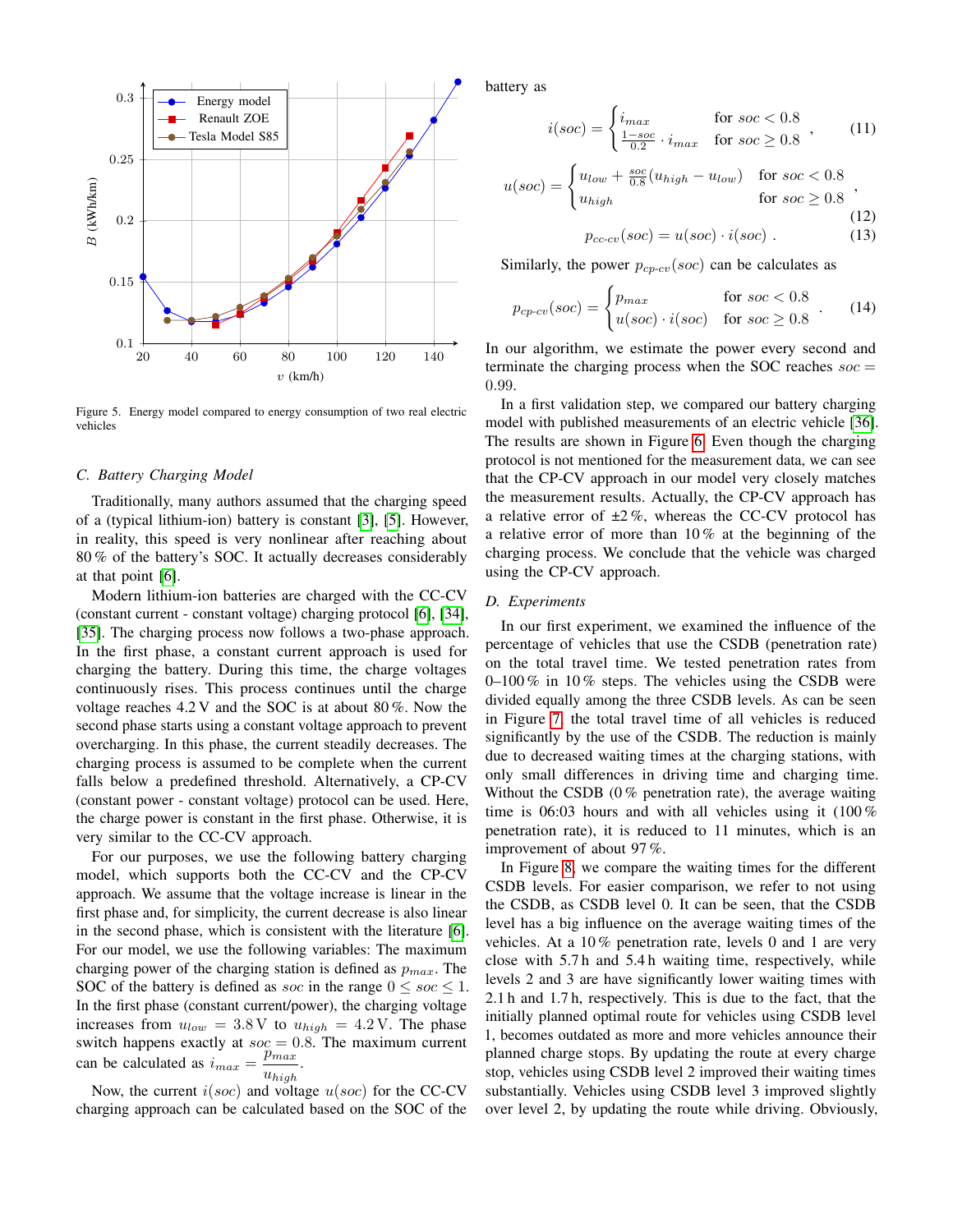

<span id="page-8-0"></span>Figure 6. Comparison of CC-CV and CP-CV charging protocols with measurement data.

the effect is dependent on the length of the trip and therefore the total travel time. We tested long distances that likely require multiple charge stops. For shorter trips with only one charge stop, we would expect the difference to be much smaller. It can also be observed, that the waiting times of vehicles not using the CSDB also improves significantly with higher penetration rates. The vehicles benefit from the more evenly utilized charging stations with less hot spots causing long waiting times for all vehicles.

As can be seen in Figure [9,](#page-9-0) the average utilization during peak hours (15–18 h) at a penetration rate of  $0\%$  is very uneven among the charging stations. The vast majority of charging stations have a low utilization, only a few hot spots of charging stations are utilized 100 % during peak hours and contribute to the long waiting times. At 100 % penetration rate, the load from the hot spots is shifted to other charging stations, making the utilization of charging stations more even and reducing



<span id="page-8-1"></span>Figure 7. Total travel times of all vehicles for different CSDB penetration rates



<span id="page-8-2"></span>Figure 8. Waiting times of vehicles with different CSDB levels and CSDB penetration rates

waiting times significantly. Even then, the charging stations are very unevenly utilized. Part of the reason are big differences in charging speed and many charging stations not being close to highways, making them undesirable for long distance travel. As we focus only on long distance travel in our simulation, the utilization by vehicles doing shorter trips is not considered.

The driving times and charging times are also slightly influenced by using the CSDB. As can be seen in Figure [10,](#page-9-1) the average driving time correlates with a higher penetration rate and a higher CSDB level. As more vehicles use the CSDB, the vehicles have more information about planned charge stops of other vehicles in the future and are therefore more likely to drive detours to alternative charging stations with lower waiting times. This is especially true for vehicles using higher CSDB levels, as they can update their route, which may lead to additional detours based on planned charge stops that have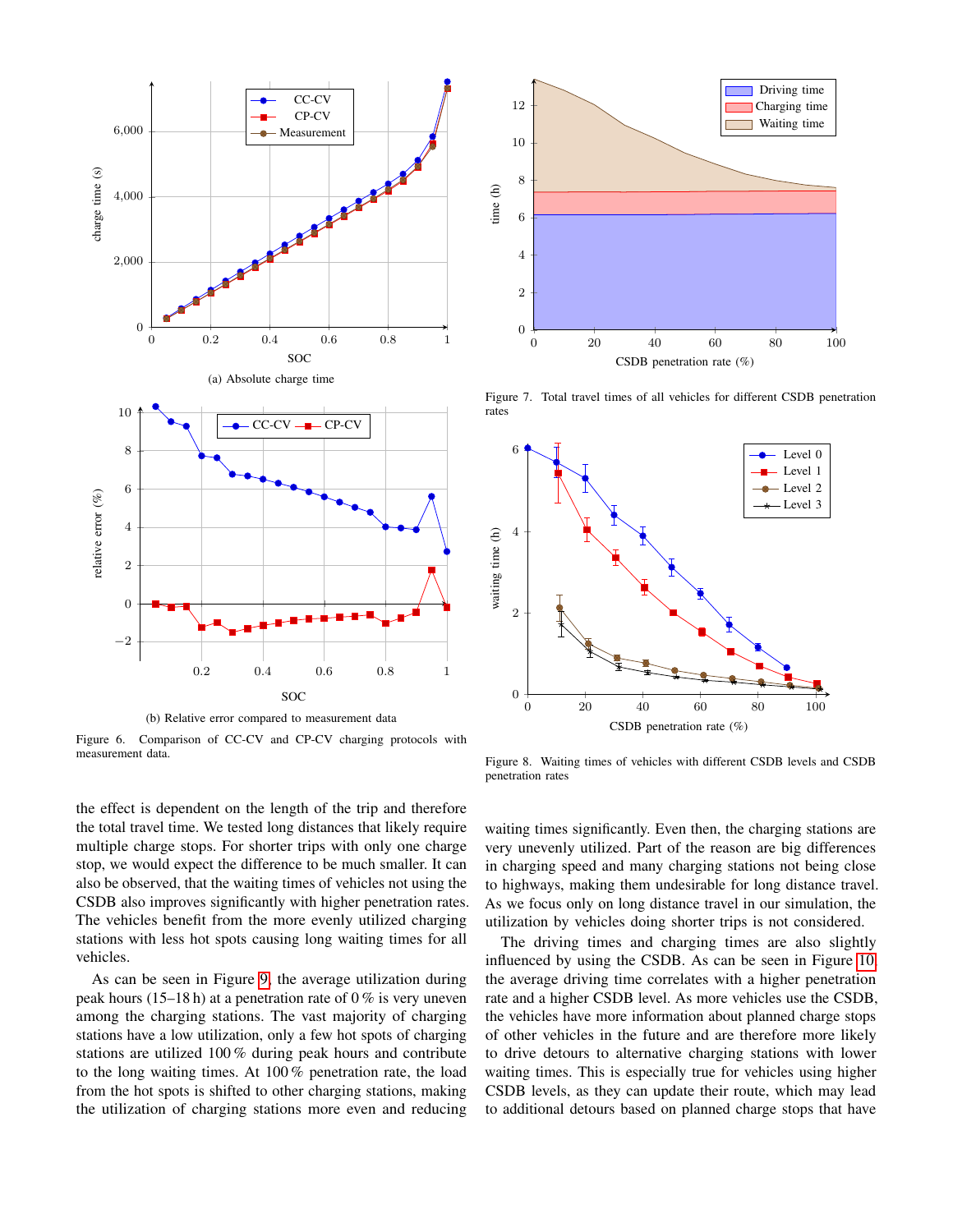

<span id="page-9-0"></span>Figure 9. Average utilization of each charging station in peak hours (15–18 h)



<span id="page-9-1"></span>penetration rates

been announced in the meantime. This is not a problem, as the additional driving time is only small and is more than compensated by the saved waiting time. The average charging times can be seen in Figure [11.](#page-9-2) Vehicles using CSDB levels 2 and 3 have a slightly higher charging time at low penetration rates. This is caused by the vehicles changing their selected charging stations to less optimal ones, in case there are other unexpected vehicles at the selected charging station. As more vehicles use the CSDB, encountering unexpected vehicles becomes less likely.

nes less likely.<br>
ur second experi<br>
the charging stati<br>
tion and planned In our second experiment, we compared using statistical data about the charging station utilization with only using the current utilization and planned charge stops. We generated the statistical data from the charging station utilization of simulation runs of the first experiment. In Figure [12,](#page-9-3) we compare the average



<span id="page-9-2"></span>Figure 11. Charging times of vehicles with different CSDB levels and CSDB penetration rates



<span id="page-9-3"></span>Figure 12. Waiting times compared with and without using statistics on CSDB Level 3

waiting times with and without using statistics for vehicles using CSDB Level 3. It can be seen that using statistical data approximately halves the waiting times.

Interestingly, it not only improves the waiting times for low penetration rates, where many vehicles are not accounted for by the CSDB, but also for high penetration rates including 100 %, where all vehicles announce their planned charge stops. When a vehicle initially plans its trip at departure time, the CSDB will only know about planned charge stops of vehicles that have already departed. Even though the vehicle can update its route while driving, by the time it becomes known that it is on a suboptimal path, it might already be too late to change it. It is therefore beneficial to account for vehicles departing in the future by using statistical data.

In our third experiment, we compared our adaptive charging and routing strategy with alternative strategies often found in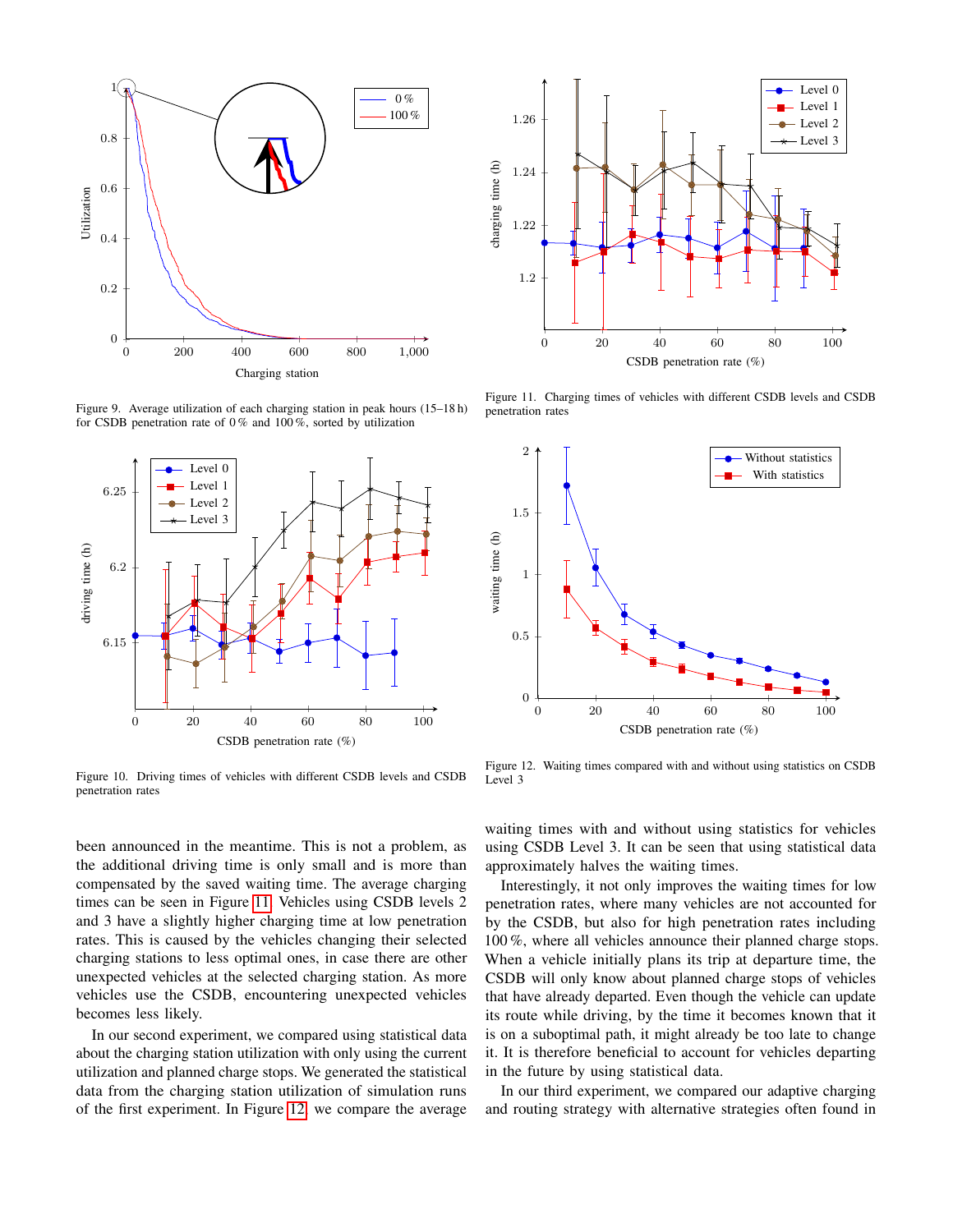

(a) Total travel time for different CSDB penetration rates



<span id="page-10-0"></span>(b) Total travel time composition at 30 % and 70 % penetration rate

Figure 13. Comparison of adaptive charging and routing strategy to other strategies (CSDB level 3 with statistics)

literature. For each strategy, we ran a set of simulations with vehicles using CSDB level 3 and statistics at penetration rates 10–100 % in 10 % steps. In Figure [13,](#page-10-0) the total travel time of the strategies over all penetration rates and the composition of the total travel time for the penetration rates 30 % and 70 % are shown.

We can see that using the adaptive strategy results in the least total travel time in all cases. It is very closely followed by always doing a minimum charge, just to get to the next charging station (min charge). The adaptive charging strategy only has an advantage over min charge in cases where the first charge is at a fast charging station and then a second charge is at a slower charging station. As there are plenty fast charging stations available, this is a rare case. Always doing an 80 % charge or always doing a full charge, causes significantly more charging time, because more energy then necessary is being charged. This makes choosing a fast charging station more important to the algorithm, which results in additional driving time due to detours and additional waiting time due to higher utilizations at fast charging stations.

The adaptive routing strategy selects the route out of the set of Pareto optimal routes that minimizes driving, charging and waiting time. We compared this with always choosing the fastest route and always choosing the most economic route. Always choosing the fastest route reduces the driving time, but leads to more charging time due to more energy consumption, which in turn leads to more waiting time due to higher charging station utilization. The opposite can be observed when always choosing the most economic route. The charging time is reduced significantly due to less energy consumption, which also leads to a very short waiting time due to lower charging station utilization, but the driving time is significantly longer, making it the strategy with the highest total travel time.

In all cases, we can see that a higher penetration rate of the CSDB reduces the waiting time and the total travel time.

# VI. CONCLUSION

We presented an approach to minimize waiting times at charging stations for long distance trips with electric vehicles by announcing planned charge stops to a central charging station database (CSDB). We integrated the waiting time estimates of the CSDB into our adaptive charging station routing approach to minimize the total travel time of electric vehicles. In our evaluation, we considered the map of Germany and simulated one day with a large number of vehicles doing long distance trips. The existing heterogeneous charging infrastructure with its differences in charge power and number of charge points was used together with a realistic non-linear charge model. We showed that the utilization of charging stations is very uneven and can cause long waiting times, but that by using the CSDB, average waiting times can be reduced by up to 97 %. As the waiting time estimates can become outdated after a while, the route of long distance trips should be updated at least at every charge stop. Updating the route while driving further improves the waiting time. By using statistical data about the utilization of the charging stations derived from historical data, we could additionally reduce the waiting time by about half. Furthermore, we compared using the CSDB with our adaptive charging and routing strategies to other strategies often found in literature. We could clearly show, that while using the CSDB is beneficial to reducing waiting times in all cases, the combination with our adaptive strategies provides the best total travel times.

In future work, we want to better take human behavior and individual preferences into account. Human drivers might be frustrated by frequent route changes or need to rest some time